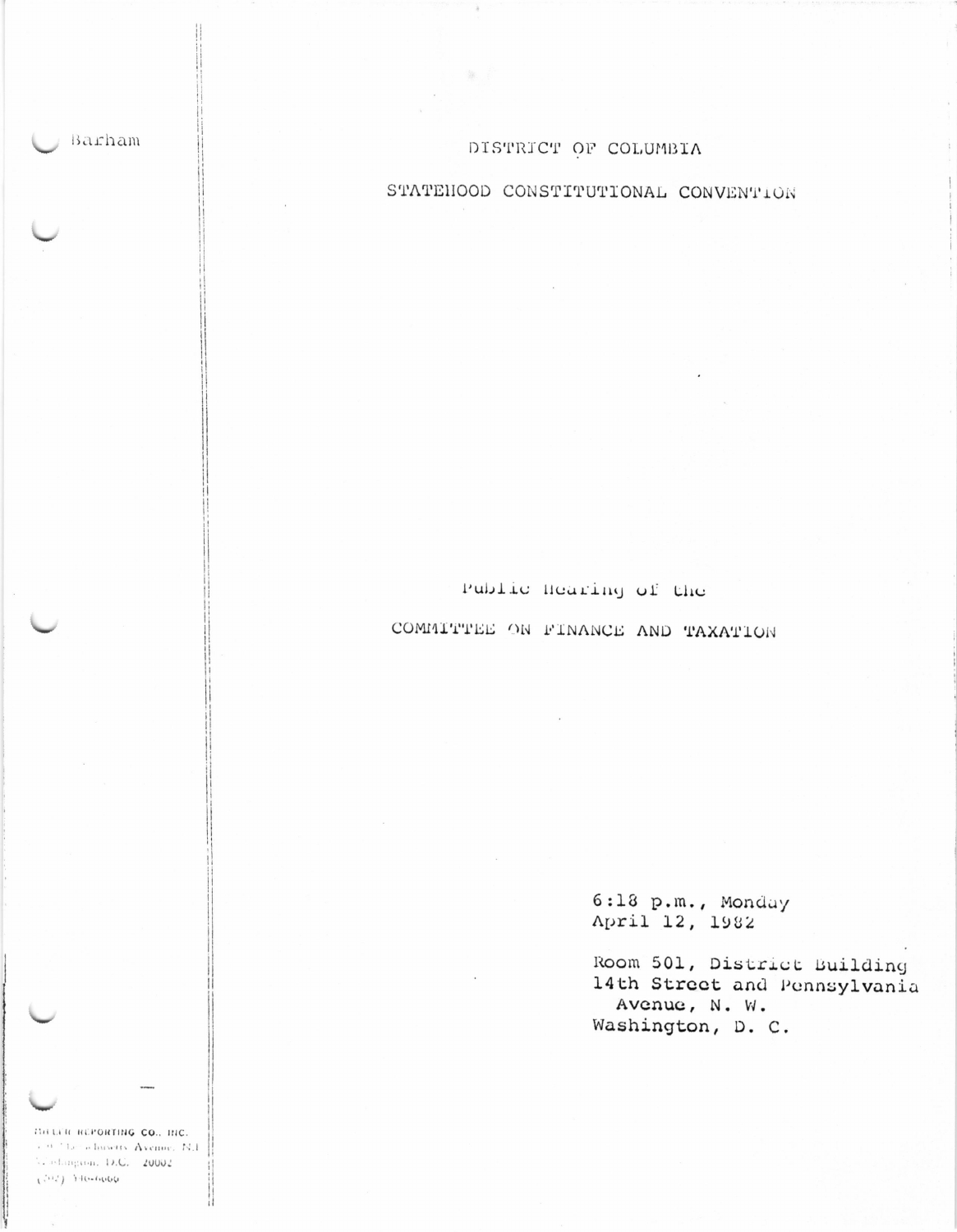## Attending

JAMES M. COATES, Chairman

 $\tilde{\tau}$ 

海

 $\lambda$ 

DAVID M. BARNES

RICHARD M. BRUNING

CHARLES I. CASSELL

WILLIAM M. COOPER

HOWARD M. CROFT

ALEXA FREEMAN

NORMAN NIXON

Staff

PAUL WHIPPLE

IRMA WHIPPLE

CYNTHIA WINGFIELD

MILLER REPORTING CO., INC. 320 Massachusetts Avenue, N.I., Washington, D.C. 20002  $(202) 546 - 6666$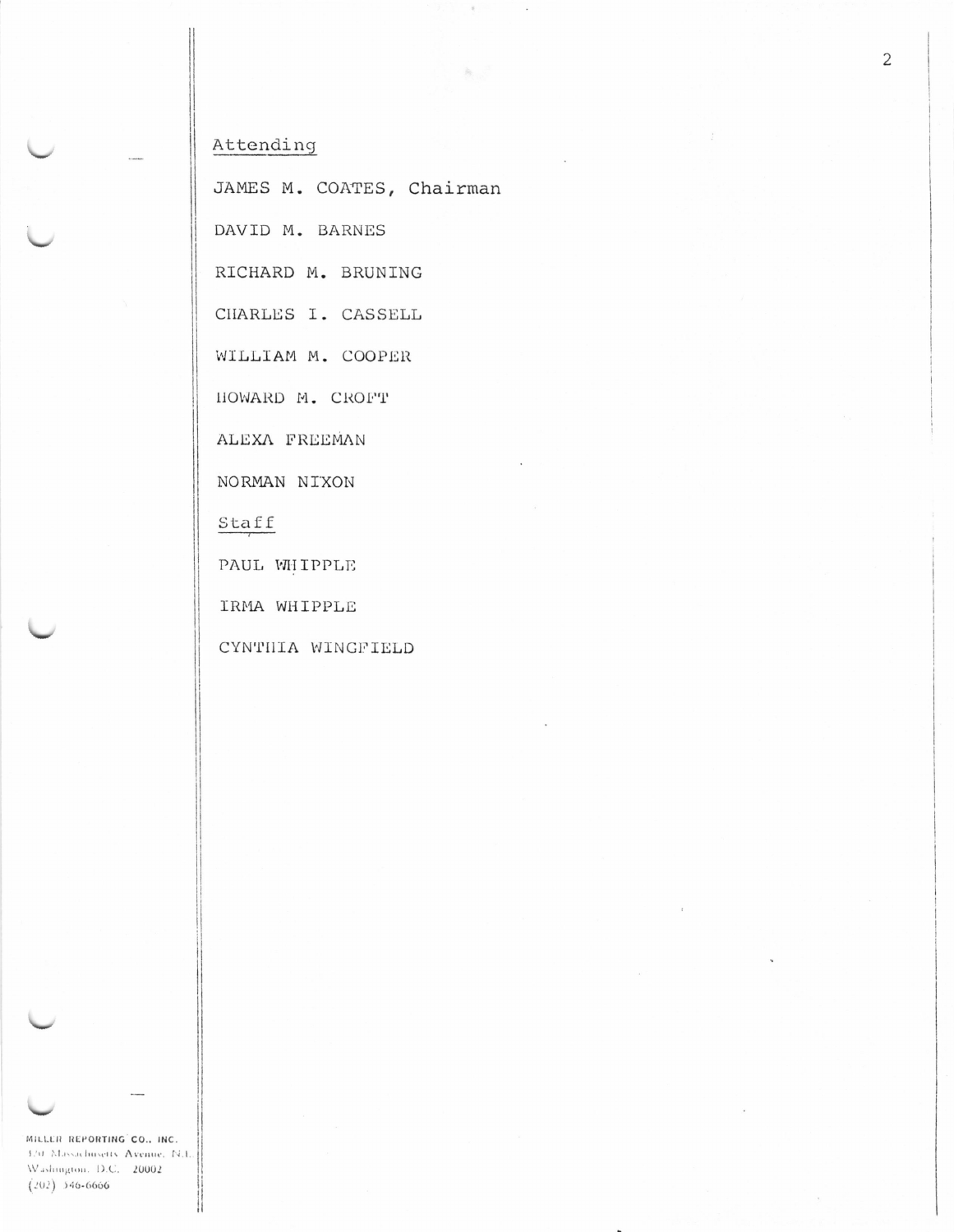#### **AGENDA**

 $\bar{e}$ 

|                                                                                                                                    | Page    |
|------------------------------------------------------------------------------------------------------------------------------------|---------|
| Appearance of witnesses before the Committee:                                                                                      |         |
| JAMES VITARELLO, D. C. citizen                                                                                                     | 6       |
| JOSEPHINE D. BUTLER, D. C. Statehood<br>Party                                                                                      | $22 \,$ |
| GARY ALTMAN, Staff counsel to Committee<br>on Transportation and Environmental<br>Affairs, representing Chairman Jerry<br>A. Moore | 44      |
| ALBERT R. HOPKINS, JR., President,<br>Anacostia Economic Development                                                               |         |
| Corporation                                                                                                                        | 56      |
| Other business                                                                                                                     | 76      |

MILLLR REPORTING CO., INC. 320 Massachusetts Avenue, N.E. Washington, D.C. 20002  $(202)$  346-6666